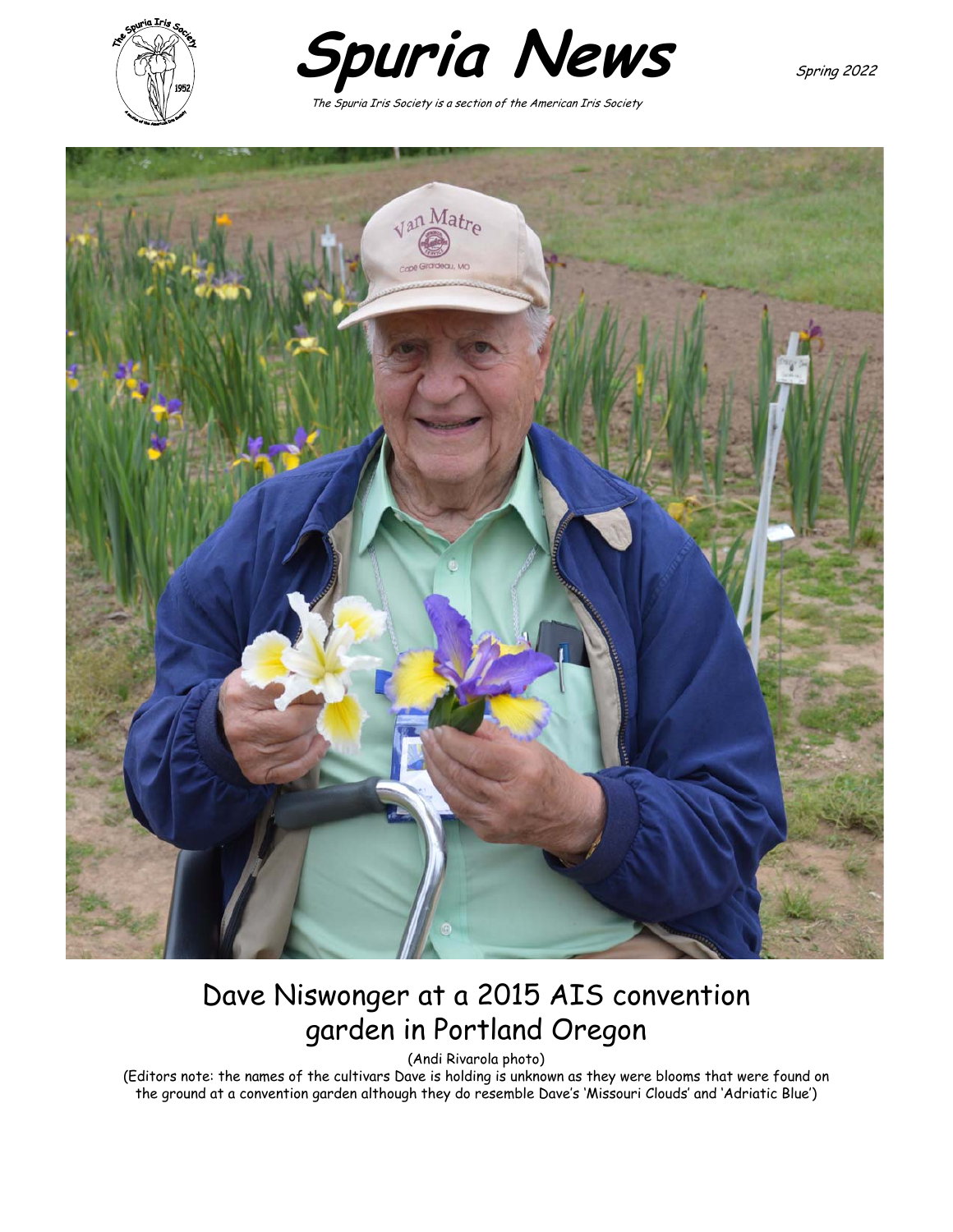

The Spuria Iris Society is a section of the American Iris Society



**'Line Dancing' 2021 Spuria Symposium Winner** Charles Jenkins by Comanche Acres - 2007 (Andi Rivarola photo)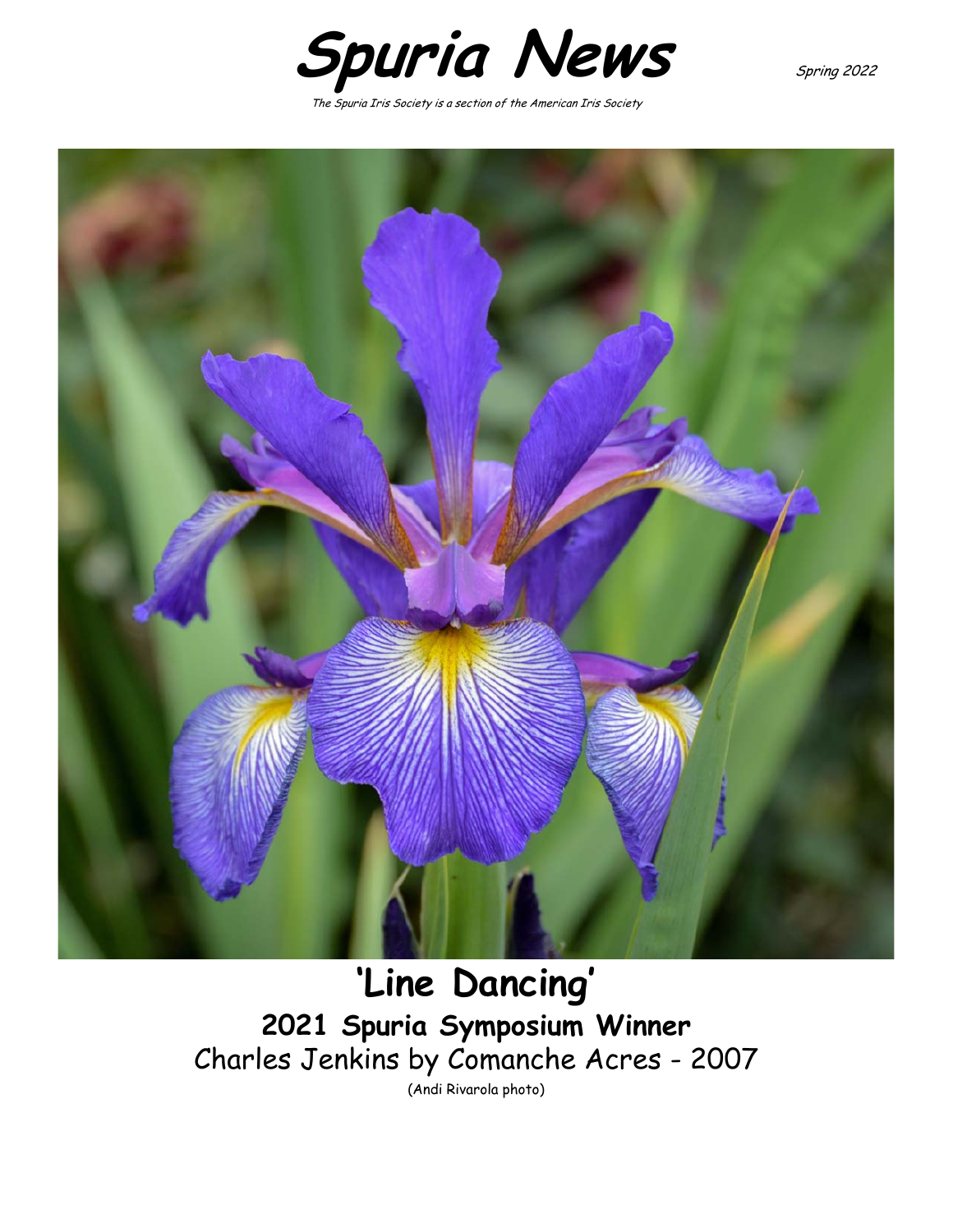#### **Board of Directors** (terms expire 2023)

President Andi Rivarola Los Angeles, CA Ph: (818) 802-4188 E-mail: andinsky@gmail.com

Vice President

Anna Cadd Healdsurg, CA Ph: (707) 433-8633 E-mail: caddsiris@comcast.com

#### Secretary

Darol Jurn 100 Sedona Vista Dr. Sedona, AZ 96336-6017 Ph: (928) 282-5173 E-mail: djurn@prodigy.net

Treasurer

Debbie James Lake Balboa, CA Ph: (818) 922-9153 E-mail: dbabski1962@yahoo.com

#### Past President

Jim Hedgecock 12421 SE State Rt. 116 Gower, MO 64454-8613 Phone: (816) 424-6436 E-mail: jim@comancheacresiris.com

Spuria Iris Society e-mail address: spuriairissociety@gmail.com

President, Vice President, Secretary, and Treasurer are elected officers serving 3 year terms and take office at SIS Annual Board Meeting at the AIS Convention or July 1 if no AIS Convention. The current terms expire in 2023.

# Spuria NewsSpring 2022

The Spuria Iris Society is a section of the American Iris Society and holds a Board of Directors meeting each year at the AIS National Convention. As an affiliate of the AIS, the Spuria Iris Society is a tax exempt organization, group exemption number 3686. Your participation is welcomed and encouraged.

### **Chairperson / Committees**

Webmaster

Andi Rivarola Los Angeles, CA Ph: (818) 802-4188 E-mail: andinsky@gmail.com

#### Membership

Cheryl Deaton 27218 Walnut Springs Ave. Canyon Country, CA 91351-3314 Ph: (661) 252-6771 E-mail: region15kids@hotmail.com

#### Spuria News Editor

Darol Jurn 100 Sedona Vista Dr. Sedona, AZ 86336-6017 Phone: (928) 282-5173 E-mail: djurn@prodigy.net spuriairissociety@gmail.com

### **Membership Rates**

| Annual Domestic (includes Canada) \$12         |  |
|------------------------------------------------|--|
| Tri-annual Domestic (includes Canada). \$30    |  |
| ALL $E$ -Members* - Annual \$6                 |  |
| ALL E-Members* - Tri-annual . \$15             |  |
| Annual Overseas \$15                           |  |
| Tri-annual Overseas \$40                       |  |
| * E-Members receive an electronic copy of      |  |
| the Spuria News and <i>must have a current</i> |  |
| e-mail address on file with the Spuria Iris    |  |
| Society.                                       |  |

## **Membership Renewals**

For memberships that are expiring, the renewal due date is located in the upper right hand corner of the address label. Membership renewals may be made by:

- 1. Electronically through the Spuria website (www.spuriairissociety.org) using PayPal via the membership page.
- 2. Electronically through the AIS website (www.irises.org) using either Visa, Master Card or Pay Pal.
- 3. By mail sending the appropriate funds (check made out to "Spuria Iris Society") to the Membership Chair, include your name, mailing address and Email address if renewing as an E-Member (required).

## **Article Submission**

For articles, information, or photos to be printed in the Spuria News, please submit to the Editor, Darol Jurn (spuriairissociety@gmail.com or djurn@prodigy.net). Publication deadlines are:

Spring edition: February 28 Fall edition: August 31

#### **This Edition** page [President's Message](#page-3-0) ...........4 [New & Returning Members](#page-3-1) . . . . . [4](#page-3-1) [Treasurer's Report](#page-3-2) . . . . . . . . . . . . [4](#page-3-2) [Spuria News](#page-4-0) . . . . . . . . . . . . . . . . [5](#page-4-0) [Dave Niswonger](#page-5-0) .............. [6](#page-5-0) [Missouri Ramblin](#page-6-0). . . . . . . . . . . . . . [7](#page-6-0) [Spuria Symposium Results](#page-7-0) . . . . . . [8](#page-7-0) [Spurias in St. Louis](#page-9-0). . . . . . . . . . . [10](#page-9-0) [A Request for Wickenkamp Iris 11](#page-10-0)

[Editor's Corner](#page-11-0) . . . . . . . . . . . . . . [12](#page-11-0) [A Blast From the Past](#page-11-1) . . . . . . . . [12](#page-11-1)

[2022 Introductions](#page-12-0) . . . . . . . . . . [13](#page-12-0) [Spuria Sources](#page-15-0) . . . . . . . . . . . . . . [16](#page-15-0) **The Spuria Iris Society can be found online at: www.spuriairissociety.org** and **www.facebook.com/spuriairissociety**

e-mail: spurisirissociety@gmail.com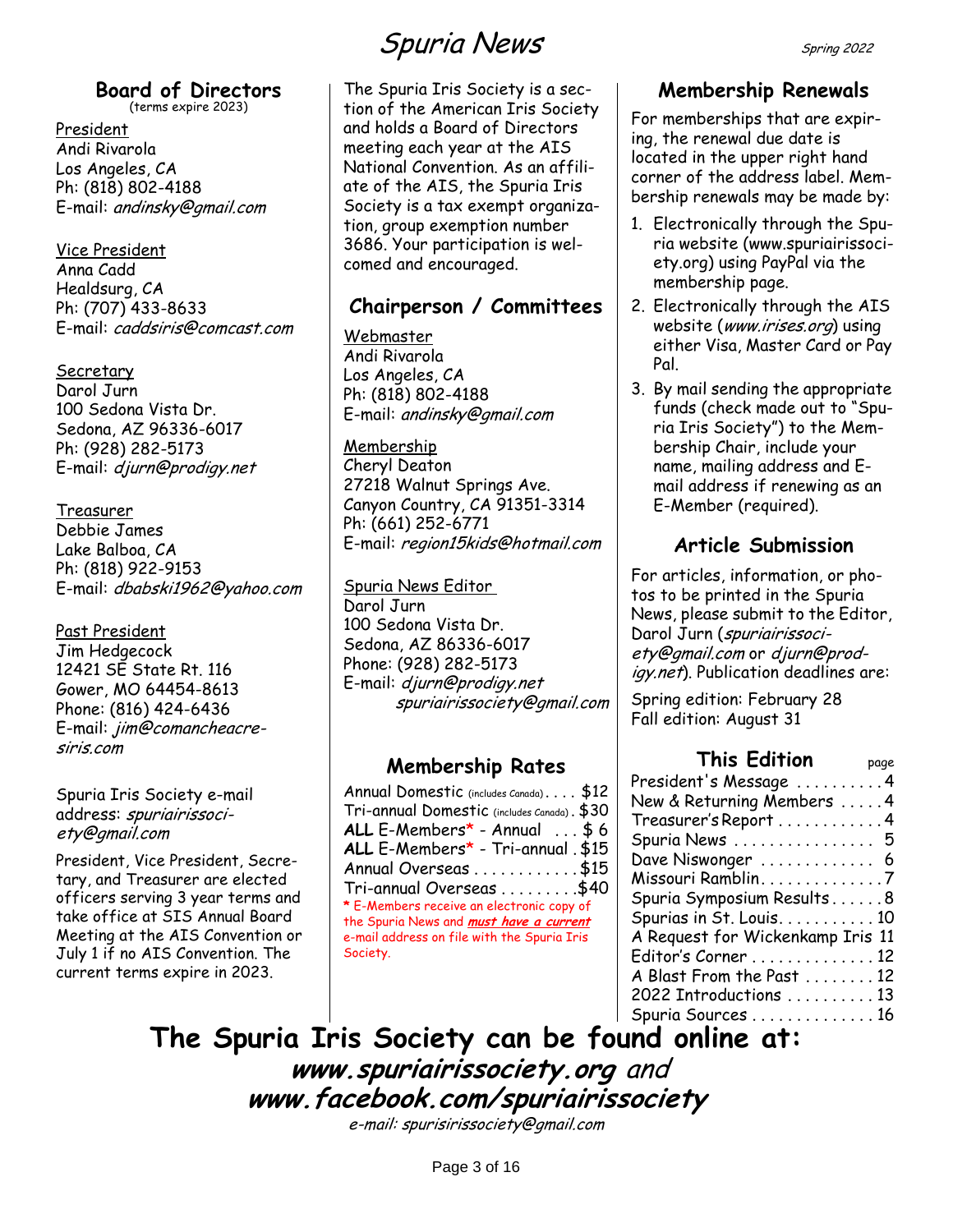## **President's Message**

by Andi Rivarola

<span id="page-3-0"></span>

It is with great sadness that we report that our dear friend, Dave Niswonger is now creating beautiful irises in heaven. I don't know much about his passing except that he passed away on February 2nd.

Dave was an exceptionally creative, and prolific hybrid-

izer. He created an incredible amount of spuria irises, many winners of the Eric Nies Award, such as: 'Cinnamon Stick,' 'Chocolate Fudge,' and all the beautiful Missouri-named spurias, 'Missouri Rivers,' 'Missouri Springs,' 'Sunrise in Missouri,' 'Missouri Sunset', and the very popular 'Adriatic Blue,' among many others.

We're going to miss Dave for the wonderful person that he was, generous, always ready to give an impromptu talk, and counsel anyone with his Spuria knowledge. The beautiful rainbow of colorful spurias will accompany the many other varieties of plants that he was interested in.

He also hybridized SDBs, IBs, Siberian and species irises. Please don't miss Dave's page on the AIS Wiki to see for yourselves the fantastic list of introductions by Dave Niswonger: https:// wiki.irises.org/Main/Bio/HybridizerNiswonger

On other news, I hope to see some of you at the Las Cruces, New Mexico Convention of The American Iris Society.

I personally can't wait to see the gardens and spend some time in that beautiful state. New Mexico has ideal conditions for growing spuria irises, and many other varieties. So, I hope to be surprised.

The AIS has put together a Marketing strategy to help AIS Sections (like the Spuria Iris Society) and iris clubs around the country gain members. During the months of March through May, 2022 any new members of the Spuria Iris Society will also become members of the AIS, FREE for one year. Please take a read at the 2022 AIS Membership Drive full details somewhere else in this newsletter.

I hope you will mention becoming a member of the Spuria Iris Society to your friends and family.

We certainly appreciate your support.

We want to always encourage new hybridizers to become Spuria iris hybridizers. How do we do that? What ideas would you share with us in order to accomplish this? Would you share with us?

Have a happy Spring.

Andi Rivarola, President Spuria Iris Society

## **Treasurer's Report**

<span id="page-3-2"></span>

| Submitted by Debbie James<br>Report date 09/01/2021 through 02/01/2022                                                                                |                                        |
|-------------------------------------------------------------------------------------------------------------------------------------------------------|----------------------------------------|
| <b>Beginning Balance</b><br>Income                                                                                                                    | \$8,319.97                             |
| Spuria Checklist<br>2 @ \$45 each                                                                                                                     | 90.00                                  |
| Membership:<br>Single annual $(6 \otimes $12)$ :<br>Single Triennial $(9 \oplus $30)$<br>3yr E-Membership (5 @ \$15)<br>3yr International (1 @ \$40): | 72,00<br>270,00<br>75.00<br>40.00      |
| <b>Total Income:</b>                                                                                                                                  | \$547.00                               |
| Expenses<br>Newsletter costs:<br>PayPal Fees:<br><b>Total Expenses:</b>                                                                               | 221,56<br><u> 14.51</u><br>\$236.07    |
| <b>Ending Balance:</b><br>CD Balance:<br>Total Assets:                                                                                                | \$8,630.90<br>\$1,214.50<br>\$9,845.40 |

## **New & Returning Members**

<span id="page-3-1"></span>The Spuria Iris Society welcomes the following new and returning members:

- Linda Baumgartner, Colorado Springs, CO
- Florence Darthenay, France
- Betty Ann Gunther, Los Alamos, NM
- Dianah Hackson-Head, Salt Lake City, UT
- Crystal MacDonald, Attleboro, MA
- William Maryott, Freedom, CA
- Terry Smith, Greenbrier, AR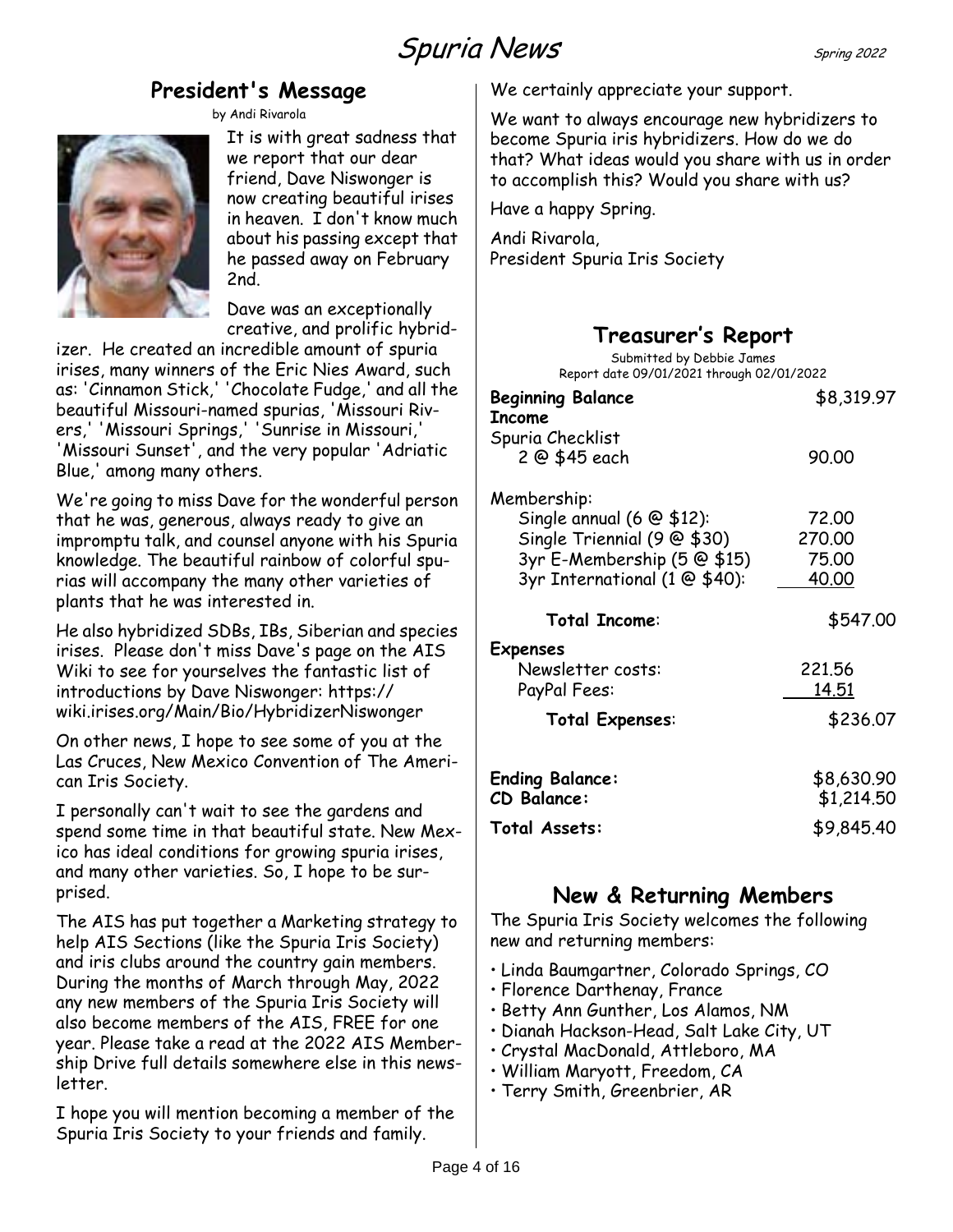### **Spuria News** -----------------------------

### **MEMBERSHIP OFFER**

<span id="page-4-0"></span>For any NEW first time member that joins the Spuria Iris Society during the months of March, April or May 2022 will receive a 1 year FREE print membership to the American Iris Society (AIS) PROVIDED the new member has NEVER been a member of the AIS. This offer is made by the American Iris Society to the affiliates and clubs.

-----------------------------

#### **Board of Director Minutes**

No Board activity has occurred since the last Board action taken January 10, 2019.

#### **Spuria News Archive**

-----------------------------

Historic editions of the Spuria News can be found in the AIS online Hager-DuBose Memorial Iris Library of Iris Literature located at: http:// wiki.irises.org/Hist/ArchiveSpuriaNews

### **Digital Program**

-----------------------------

The Spuria Iris Society is happy to bring you the 2013 Digital Presentation for your iris or garden club.

Please order the digital program via Paypal or send a check made to the Spuria Iris Society to our Treasurer:

Debbie James - Spuria Iris Society Treasurer 6634 Gaviota St. Lake Balboa, CA 91406-5943

The current price is \$10.00.

Once the payment is received, an E-mail note will be sent to the buyer with information about downloading the program online via Goggle Drive. (If for some reason you do not have access to Goggle Drive, please let us know.)

Andi Rivarola andinsky@gmail.com

### **Spuria Checklist**

-----------------------------

The 2017 Spuria Checklist is currently available. This checklist includes many **new** and **updated** photographs including registrations through 2017, 265 pages. The price including postage is:

- \$45 for domestic orders,
- \$55 for Canada orders (US dollars),
- \$65 for International orders (US dollars)

To purchase perform ONE of the following:

- Visit http://www.spuriairissociety.org/tools.html using PayPal.
- Send a check to the Treasurer, Debbie James, made out to the Spuria Iris Society.

Include the following information with your order: Name, Address, State, City (and country for international orders). Please include an e-mail address or phone number so that we may contact you if necessary.



Visit the Spuria Iris Society "store" where anyone can purchase spuria items such as clothing, coffee mugs, and various other items. Visit https:// www.cafepress.com/spuriairissociety to view available items.

-----------------------------

### **Spuria Membership**

-----------------------------

Total Memberships = 161 Total Memberships last year = 158 Members who belong to AIS = 77 Life Members = 39 E-Memberships = 27

Complimentary Memberships: New Zealand Iris Society - newsletter exchange AIS Bulletin - Jane Milliman AIS Library - Dave Silverberg AIS President - Jody Nolin Dave Niswonger - Honorary Life

#### Overseas Members:

 $Denmark = 1$  France = 1 Russia = 1

Hungary = 1 New Zealand = 1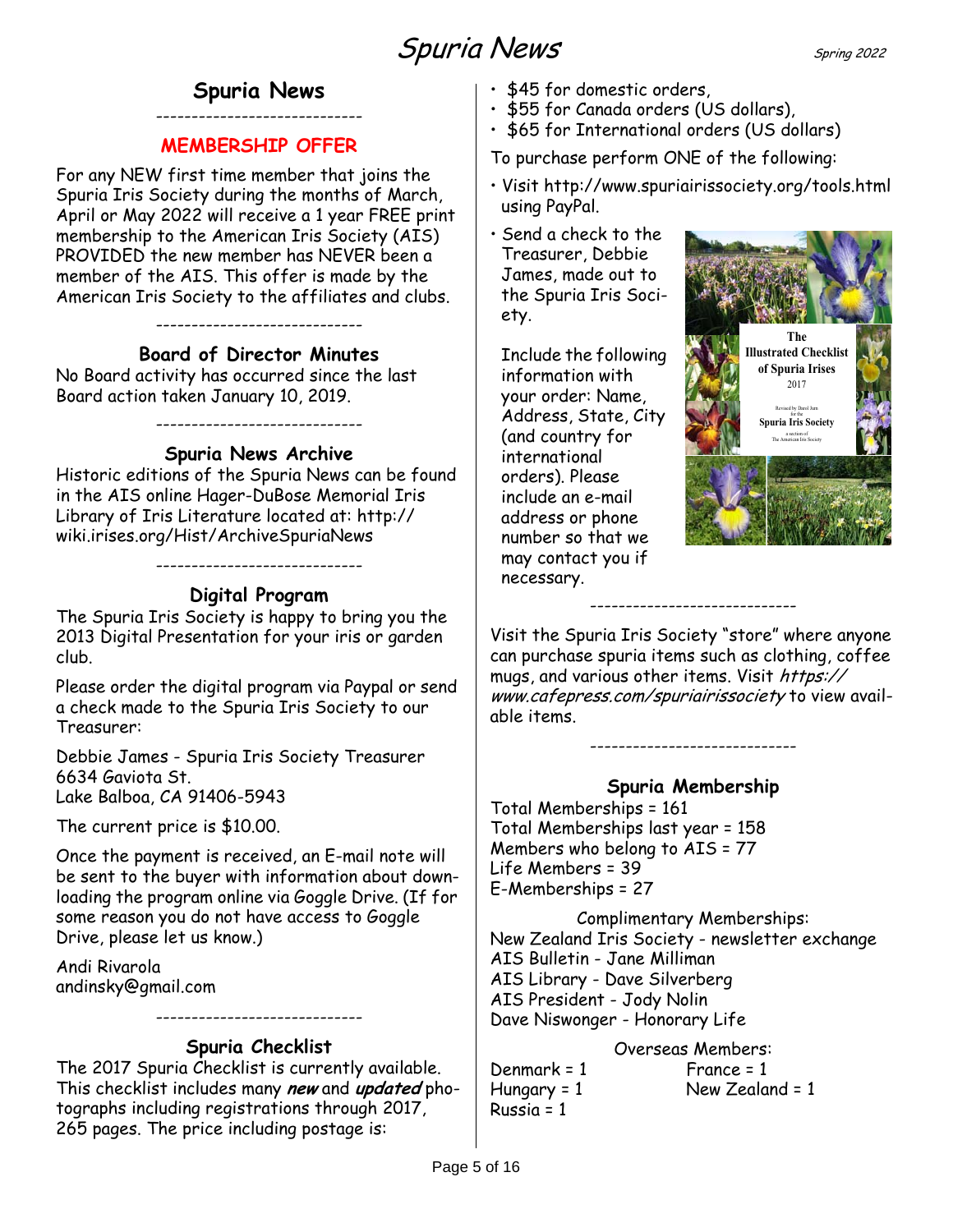## Spuria News Spring 2022

|  | Domestic Membership by State: |  |
|--|-------------------------------|--|
|--|-------------------------------|--|

| $AL = 1$<br>$CO = 3$<br>$IA = 4$<br>$KS = 3$<br>$MO = 4$<br>$NE = 3$<br>$OH = 4$<br>$SD = 2$ | $AR = 3$<br>$FL = 1$<br>$ID = 2$<br>$MA = 1$<br>$MT = 1$<br>$NM = 5$<br>$OR = 8$<br>$TN = 4$ | $AZ = 10$<br>$GA = 5$<br>$IL = 4$<br>$MI = 3$<br>$NC = 3$<br>$NV = 4$<br>$PA = 1$<br>$TX = 22$ | $CA = 33$<br>$HI = 1$<br>$IN = 1$<br>$MN = 1$<br>$ND = 1$<br>$NY = 1$<br>$SC = 3$<br>$VA = 1$ |
|----------------------------------------------------------------------------------------------|----------------------------------------------------------------------------------------------|------------------------------------------------------------------------------------------------|-----------------------------------------------------------------------------------------------|
| $WA = 7$                                                                                     | $WT = 1$                                                                                     | $Canada: = 3$                                                                                  |                                                                                               |
|                                                                                              |                                                                                              |                                                                                                |                                                                                               |

#### **Dave Niswonger** by Darol Jurn

-----------------------------

<span id="page-5-0"></span>It is with great sadness to learn of the passing of Dave Niswonger on February 2. Dave was a great person, isirain and prolific hybridizer who had a significant impact on the iris world, especially to the world of spuria, introducing no less than 66 spuria. Dave's spurias earned the Nies Medal 16 times. Those winners include: 'Cinnamon Stick' 1995, 'Chocolate Fudge' 1996, 'Missouri Rivers' 1998, 'Sultan's Sash' 1999, 'Missouri Springs' 2001, 'Sunrise in Missouri' 2002, 'Missouri Sunset' 2003, 'Missouri Rainbows' 2004, 'Missouri Iron Ore' 2005, 'Adriatic Blue' 2006, 'Missouri Orange' 2007, 'Missouri Autumn' 2009, 'Missouri Dreamland' 2010, 'Missouri Orchid' 2013, 'Missouri Morning' 2015, and 'Castor River' 2016.

Dave was a Navy corpsman stationed at Sampson, New York, during the war, returning afterward to finish his degree at Southeast Missouri State University. He served as a hospital administrator for 30 years and the American Heart Association as an educator and fund-raiser. It was during this time that hybridizing became important to Dave where he would perform hybridizing in the dark after work.

Dave began hybridizing tall bearded irises in 1953, median irises a little later, and spuria irises in 1967. A friend, Charles Pickett, gave him a spuria in 1960. It was named Sunny Day. He really wasn't interested in growing it, but since it was a gift, he planted it and didn't give it any particular attention. After growing the spuria in the same spot for six years, he had a clump with sixty bloom stalks. This amazed him. So, he decided that he probably should grow and hybridize spurias. He started with varieties hybridized by Ben Hager, Walker Ferguson, and Marion Walker.



In this undated photo Dave is checking out a spuria clump at a national convention garden. (source of photo unknown)

Dave married Marie Deneke, a school teacher, in 1948 and they had three children.

David, Mary Dee, and John grew up pulling out weeds and quickly got burned out on the process.

Marie refused to pull weeds, but helped in the planting of seedlings by laying them out in the rows and watering.

One time when she got to the end of a row, and had a few left, she asked if she could throw the remainder over the fence. Dave nearly had a heart attack and yelled, "that might be my best seedling in the whole bunch!" Now he has five grandchildren that he is trying to introduce them to the art of pulling weeds. He hasn't been successful thus far!

Dave feels that the surface has barely been scratched in the hybridization of spuria irises and hopes that many more will join in the fun of creating new cultivars.

His accomplishments in the iris world serving as President of The American Iris Society (1996- 1998) and the Spuria Iris Society (1983-1985). During his hybridizing lifetime he was the recipient of many AIS medals including the Dykes Medal for the TB 'Everything Plus' in 1991, the Knowlton Medal for BB 'Marmalade Skies' in 1984 and the Nies Medal 16 different years. He received the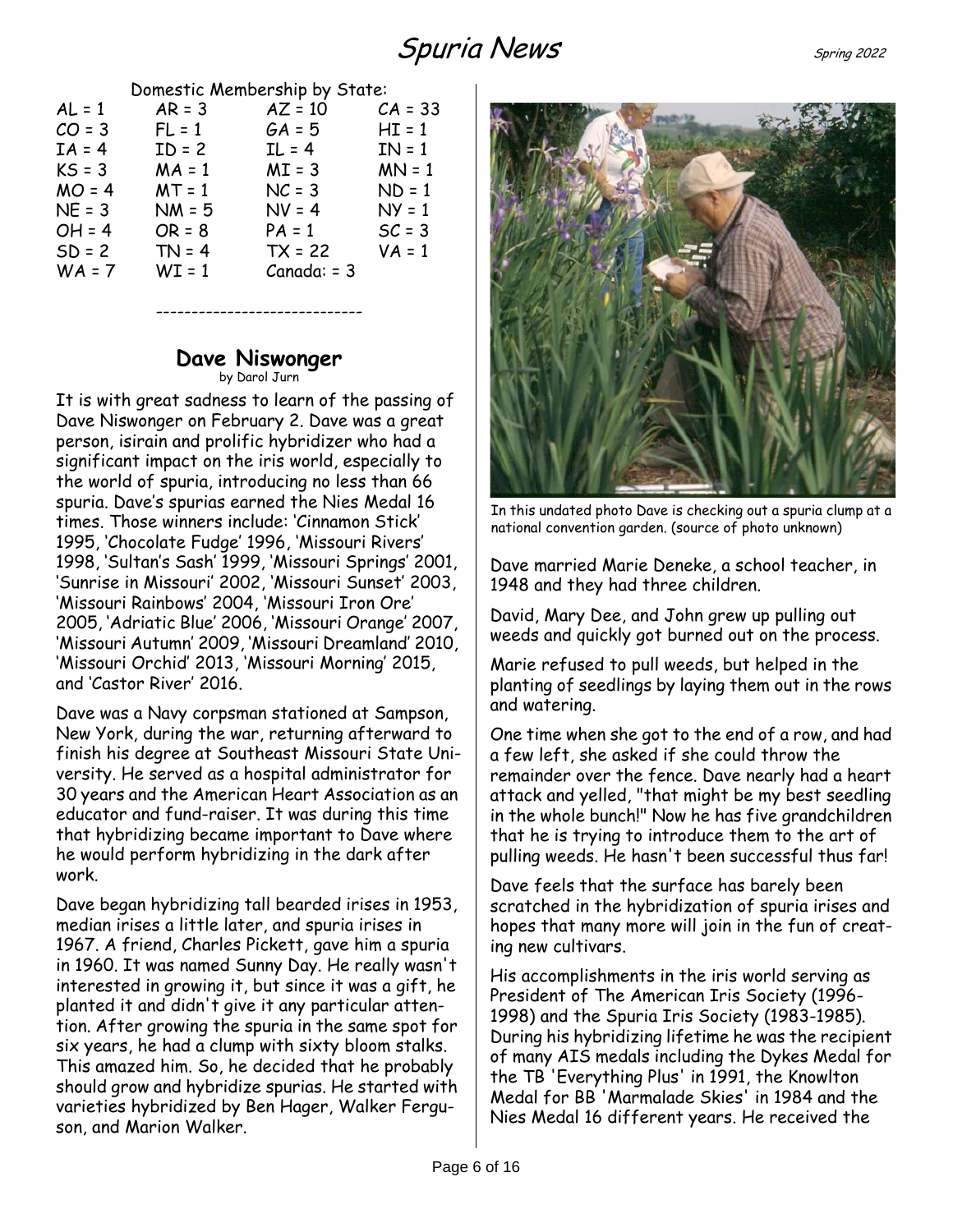Bennett C. Jones Award for Outstanding Median Hybridizing in 2008 from the Median Iris Society.



Past AIS Presidents Gary White and Dave Niswonger at the 2017 AIS convention in Des Moines IA (Andi Rivarola photo)

Dave is a retired Hospital Administrator and used the garden as his stress reliever. He has belonged to as many as fifteen plant specialty groups. Besides irises, the plant organizations include dahlias, gladiolus, daylilies, berries with a special interest in gooseberries, vegetables, and nut trees. He has introduced three dahlias, six gladioli (one of which won an All American Award), three hickory nut trees, four Black & Persian walnuts, thirty nine daylilies and over two hundred fifty irises.

He received the Gold Medal from the Men's Garden Clubs of America for Horticultural Achievement. I Dave has also received the Sir Michael Foster Medal from the British Iris Society for the International promotion of Irises.

More can be read at his obituary: https:// www.semissourian.com/story/2935129.html and the AIS encyclopedia: https://wiki.irises.org/ Main/Bio/HybridizerNiswonger

## **Missouri Ramblin**

------------------------

By Jim Hedgecock

<span id="page-6-0"></span>Hello Iris Friends,

I hope this note finds you all well from the Covid and getting ready for the spring bloom season. We are still having some pretty good snows and mixed in some days in the 50's.

I planted around 15 hundred spuria seeds in cans last fall and now we will see what happens. I do not like cans for spuria seeds, but I decided I would try this again. The problem is that they don't sprout in many instances until the second year. Then, when they sprout, they are like grass and it is hard to separate them and plant. I prefer the seeds in open ground. That is really a problem also. If they don't sprout the first year, what happens if the area starts growing weeds and grass. The only answer I have for that problem is to try to keep the seedling area weeded the first year.

Seventeen years ago I planted 3000 spuria seeds in open ground in rows. I just left them alone and they began to sprout seedlings the first year and they did so for 15 years. I pulled new seedlings out for introduction every one of those 15 years. I finally decided 2 years ago, that I had got just about all the new good seedlings that were left. If you read this and understand what I am saying, putting spuria seeds in open ground will work great, but you will contaminate the ground with the seeds that may sprout for years to come.

Dave Niswonger and I discussed this problem several times down through the years. Dave planted spuria seeds in containers and then set them out when they sprouted in the spring. I do not get enough growth on the seedlings to set them out in the spring. So, I wait until the fall. If I do this, I try to set them out in August. That's a problem also, because August is often our hottest month. That means extra watering for those seedlings.

I don't have the perfect answer to this set up. When these sprout this time, I am going to set out the whole can of seedlings in the ground and let them grow to a larger size and them divide them and plant in rows.

I don't have a real good handle on who is hybridizing spurias right now, but I do know a lot more people are growing spurias. Give them a try, you won't be sorry.

God Bless all of you and your gardens and I hope to see you at the Las Cruces convention.

------------------------

Respectfully, Jim Hedgecock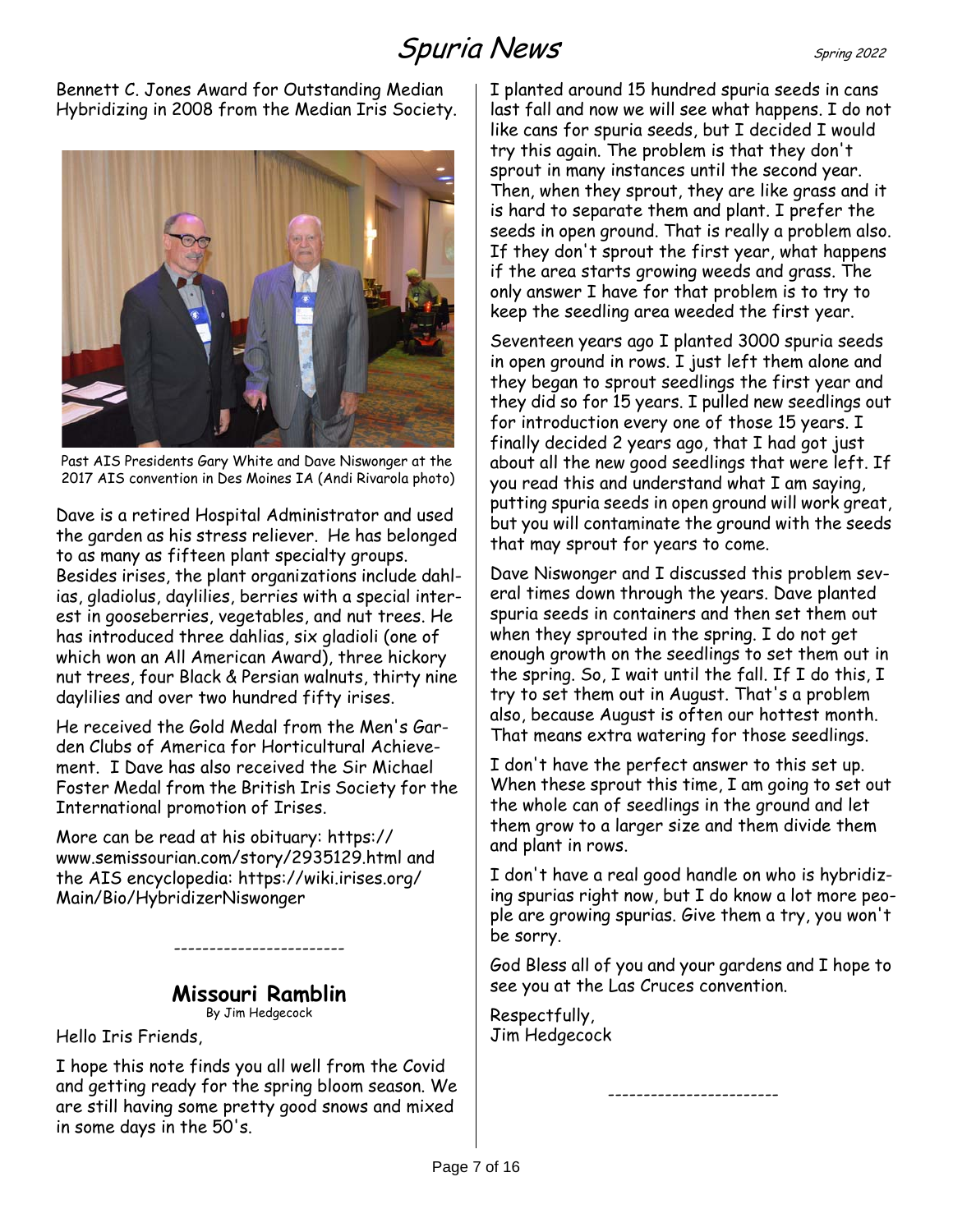## **Spuria Symposium Results**

By Darol Jurn

<span id="page-7-0"></span>The 2021 symposium winner once again is 'Line Dancing' (B.C. Jenkins 2007). Line Dancing has found it way to the Spuria Symposium multiple times including a repeat symposium winner in 2020, 2019 and 2017 and appearing in the top ten in 2013, 2014, 2015, 2016, and 2018.

New to the top ten are 'Hot Chili', 'Kiss of Caramel', 'Ibex Ibis', 'Innovator', 'Small Endeavor', 'Rhett's Surprise', and 'Salmon Sunset'. None of these new additions have appeared in the top ten in the past 3 years.

Reoccurring visitors to the top ten are 'Lemon Tower' and 'Midnight Rival'.

The 2021 top ten Spuria irises as selected by our members are (numbers in parenthesis are total points received from participants):

| 2019       | 2020          | 2021                 | Cultivar                                                            |
|------------|---------------|----------------------|---------------------------------------------------------------------|
| 1<br>(28)  | 1<br>(57)     | $\mathbf{1}$<br>(34) | 'Line Dancing' (Charles Jenkins<br>by Comanche Acres - 2007)        |
| n/a        | n/a           | 2-tie<br>(19)        | 'Hot Chili' (Terry Aitken -<br>2014)                                |
| n/a        | n/a           | 2-tie<br>(19)        | 'Kiss of Caramel' (A&D Cadd -<br>2002)                              |
| 10<br>(15) | 10<br>(15)    | 4<br>(16)            | 'Lemon Tower' (Lee Walker -<br>2008)                                |
| n/a        | n/a           | 5-tie<br>(15)        | 'Ibex Ibis' (Brad Kasperek -<br>2012)                               |
| n/a        | n/a           | 5-tie<br>(15)        | 'Innovator' (Ben Hager - 1991)                                      |
| 5<br>(21)  | 5-tie<br>(21) | 5-tie<br>(15)        | 'Midnight Rival' (Larry Johnsen<br>- 1993)                          |
| n/a        | n/a           | 5-tie<br>(21)        | 'Small Endeavor' (Jim Hedge-<br>cock - 2017)                        |
| n/a        | n/a           | 9-tie<br>(14)        | 'Rhett's Surprise' (Charles<br>Jenkins by Comanche Acres -<br>2006) |
| n/a        | n/a           | 9-tie<br>(14)        | 'Salmon Sunset' (Lee Walker -<br>2007)                              |



2<sup>nd</sup> place tie 'Hot Chili' - Terry Aitken - 2014 (Aitken photo)



2<sup>nd</sup> place tie 'Kiss of Caramel' - Anna & David Cadd - 2002 (Cadd photo)



4<sup>th</sup> place 'Lemon Tower' - Lee Walker - 2008 (Plotner photo)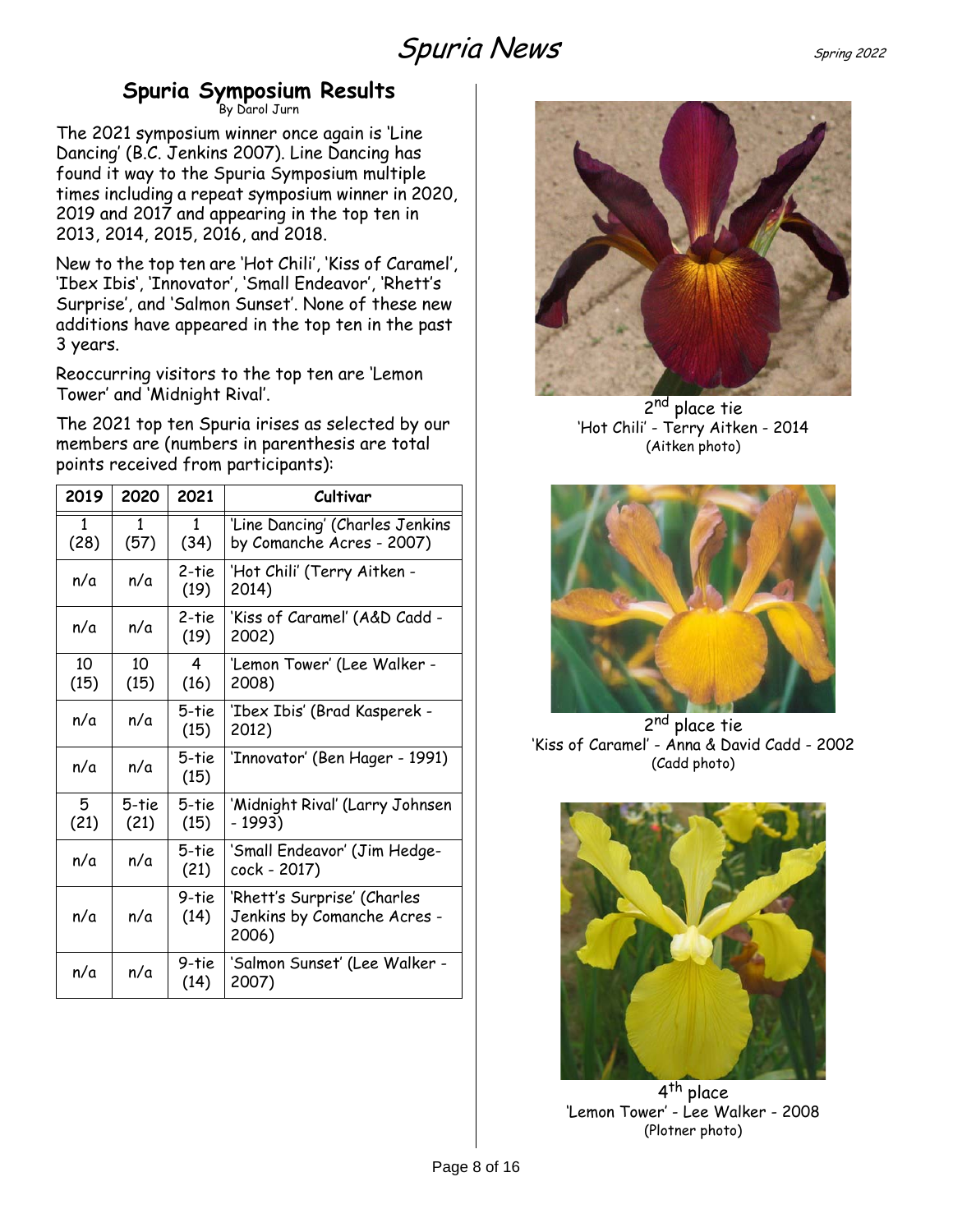

5<sup>th</sup> place tie Ibex Ibis' -Brad Kasperek - 2012 (Kasperek photo)



5<sup>th</sup> place tie 'Innovator' - Ben Hager - 1991 (Jurn photo)



5<sup>th</sup> place tie 'Midnight Rival' - Larry Johnsen - 1993 (Jurn photo)



5<sup>th</sup> place tie 'Small Endeavor' - Jim Hedgecock - 2017 (Hedgecock photo)



9<sup>th</sup> place tie 'Rhett's Surprise' - Charles Jenkins by Comanche Acres - 2006 (Hedgecock photo)



9<sup>th</sup> place tie 'Salmon Sunset' - Lee Walker - 2007 (Jurn photo)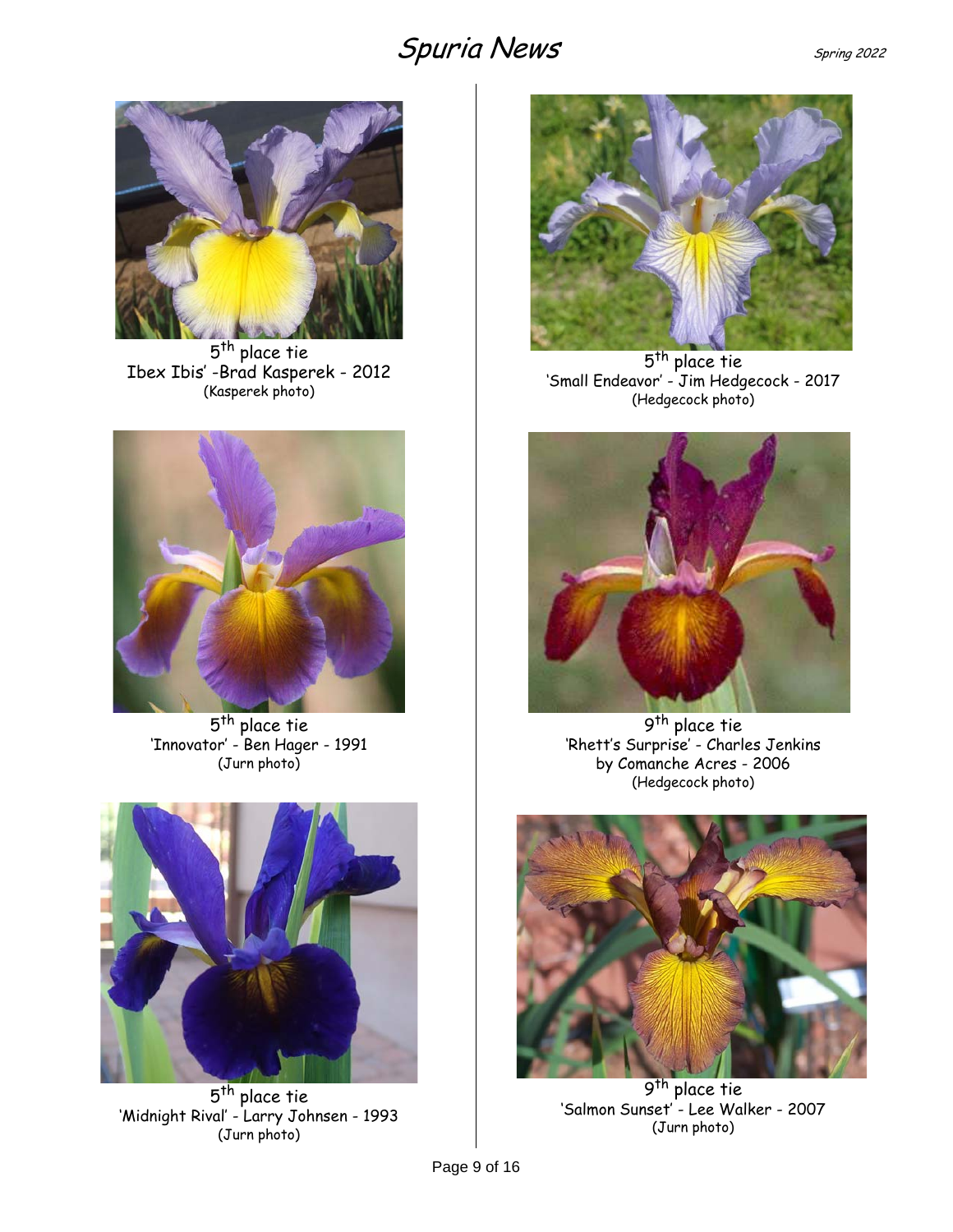#### **Spurias in St. Louis** by Jim Morris

<span id="page-9-0"></span>I have grown a few spuria irises in my current garden for about 30 years. It is interesting to me that some have thrived without care and others just disappeared.

The two with the greatest vigor for me have been 'Archie Owen' (Hager 1970) and 'Missouri Springs' (Niswonger 1994). 'Archie Owen' (Nies Award 1973) has been in the garden in the same spot for the entire 30 years and I can attest to it being a real winner, my favorite spuria of all time. This one has not clumped for me but rather spread about eight feet in that time. It has never failed to bloom and the golden yellow blossoms are large and bright. Dave Niswonger's 'Missouri Springs' (Nies Medal 2001) has been around for about 15 years and has clumped up and in the past three years has had 25 to 38 bloom stalks. It is a gorgeous bright blue with a small yellow signal planted in the front of our house to the side of our driveway. Passer-byes almost always comment on how tall and beautiful it is.



.

'Archie Owen' (B Hager 1970) Jim Morris photo

My most recent favorite is 'Adriatic Blue' (Niswonger 1995) which grows well and quickly established itself at the top of my list of spurias. It won the Nies Medal in 2006. A second planting of it has bloomed each of its two years in the garden. Another tall plant, it and the first planting have show stalks with standards and style arms deep blue, and gold falls edged blue.



'Missouri Springs' (Niswonger 1994) Jim Morris photo

Another outstanding addition to the garden was 'Missouri Copper Mine' (Jesse Emmons 2010). I first saw this on the show bench at an iris show in Columbia, MO which was sponsored by the Showme Iris Society. It was stunning and easily was best in its class and best beardless iris against strong competition by Siberian, Louisiana and Japanese irises. I immediately obtained it from Jesse Emmons and planted it. It has bloomed each year after and draws strong interest from garden visitors. One of only two introductions by Emmons, it won an Award of Merit in 2015 -- no small feat for a first-time hybridizer.

Other spurias that have performed well in my garden include: the diminutive 'Elfin Sunshine' (Jenkins 1998, Nies Medal 2008) a pale yellow self with small flowers; 'Ross Island' (Nancy Price 2010) the dark red-brown (hortensia?) blending to a burnished yellow blaze, which won an Honorable Mention in 2016; 'Son Of Sun' (Wickenkamp 1983) a bright yellow that won the Nies Medal in 1994; 'Betty Cooper' (McCown 1982, Nies Medal 1993) with standards light violet streaked pale yellow and falls the same with an orange center and veined brownish-purple; 'Gold Mania' (Blyth 1989/90) growing very tall in rich gold; and, 'Cast Of Green' (Aitken 2010) in dark brown with the falls fading to a green cast by the second or third day.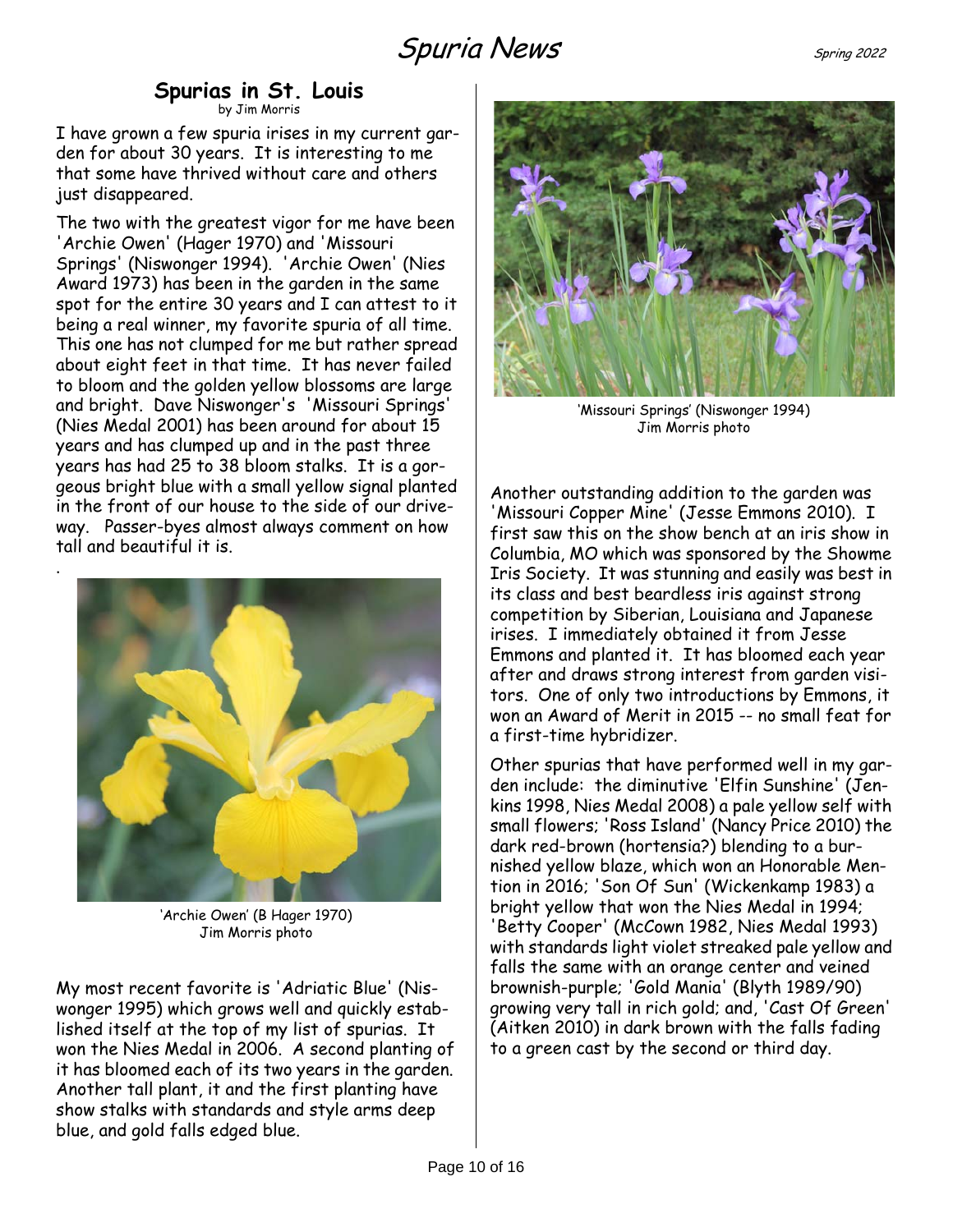# Spuria News Spring 2022

'Adriatic Blue" (Niswonger1996) Jim Morris photo

For many years I have grown I. ochroleuca L. (Linneus 1771) which was later changed to *I. orientalis* after the 1939 checklist had unfortunately popularized the first superseded name. It has thrived in lousy soil and rock and blooms in light yellow with white standards. It is ubiquitous throughout the U. S. and most people just know it as a "flag."

Another species spuria that I obtained from Dave Niswonger is I. musulmanica (Fomin 1909), later changed to *I. spuria* (Linneus 1753) subspecies musulmanica. This is a cheerful small-flowered bloom in medium blue with lighter veined falls and a small yellow signal. Then there is the short spuria I. graminea which is a delightful and attractive garden plant. Located to the side of a big rock it has thrived for many years and I have been able to share it with many rock gardening friends of mine. It is basically 12-16" tall in reddish-purple with up to three flowers per stem. The style arms are dominant with narrow purple standards and falls violet-veined on white ground. The shiny leaves overtop the flowers. Its bonus is that it has a delicious plum scent. I highly recommend it for every garden as I do a representative sample of other spuria irises.



'Missouri Copper Mine' (J. Emmons 2010) Bob Skaggs photo

#### <span id="page-10-0"></span>**A Request for Wickenkamp Iris** By Vern Hammett

------------------------

Dear fellow Spuria Fanatic,

A year ago, while I was moving and had my Wickenkamp Spuria collection in buckets, Dallas suffered unseasonably cold weather. I am certain most of you heard about our loss of electrical power.

Due to the exposed nature of the iris, I lost the entire collection of my "Wickenkamp iris." Now I am asking yo to help me restore my iris garden. I am Floyd's only relative who is interest in preserving his legacy.

As I was preparing to move the spuria, I sent a number of specimens to growers in Arizona, Missouri, and South Carolina. I plead with you now to help me rebuild Floyd's contribution to the spuria world. This letter is sent in the spring with the hope that you will remember my request this fall when it is time to ship rhizomes. I will gladly pay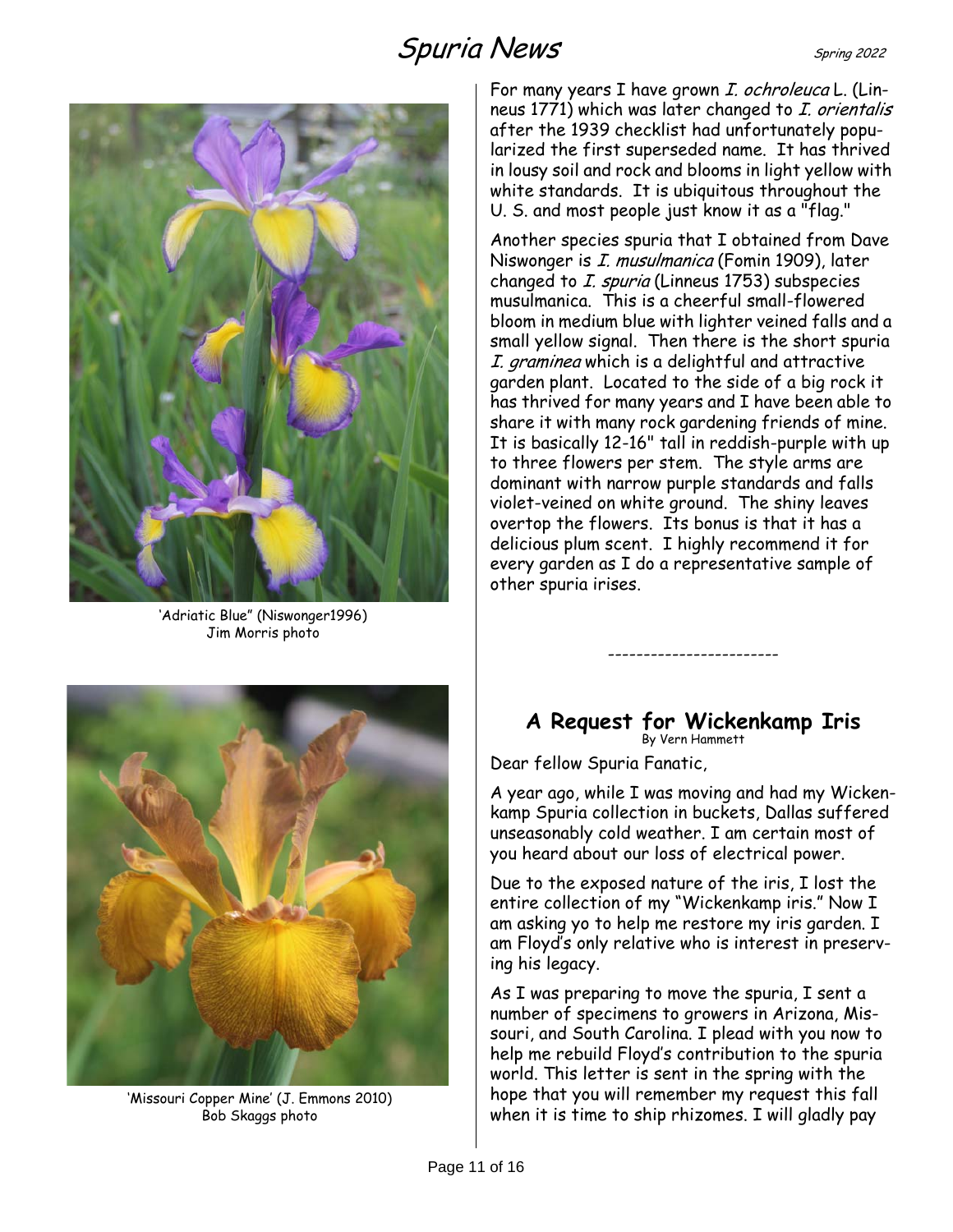for the rhizomes and shipping if necessary. My contact information:

Vern Hammett 207 Glenwood Drive Murphy, TX 75094-3448 vern.hammett@gmail.com (940) 367-4127

Following is a list of Floyd's introductions:

| Betty My Love    |  |
|------------------|--|
| Colbalt Mesa     |  |
| Kaibab Trail     |  |
| Love For Leila   |  |
| Oro de Sonora    |  |
| Son of Sun       |  |
| Sonoran Carnival |  |
| Sonoral Legacy   |  |
| Sonoran Senorita |  |
| Sonoran Sunset   |  |
| Wyoming Cowboys  |  |

Chica de Sonora Dusty Trails Kitt Peak Mystic Mesa Picacho Peak Sonoran Caballero Sonoran Cutie Sonoran Nightfall Sonoran Skies Sunrise in Sonora

#### **Editor's Corner** By Darol Jurn

------------------------

<span id="page-11-0"></span>Carelessness can become a gardeners nightmare...... This past fall I was one of those gardeners. Late last summer I harvested several of my spuria clumps as they were getting too big and encroaching on the neighboring clump. I performed the usual protocols for harvesting spuria including digging, cleaning, disinfecting using a dilute bleach solution, and storage (refrigeration). I had done this many times over the years without problems. But this past year was unfortunately different... I donated many of the rhizomes keeping a few of each cultivar for replanting. I prepared my soil and replanted my rhizomes within a couple weeks of harvest. As time went by it became very apparent something was seriously wrong as very few rhizomes showed growth and the ones that did were showing stunted growth (abnormal leaf growth). After review of my processing steps it became clear that I was careless with mixing the dilute bleach solution and the rhizomes may have been left in the solution for too long as I was consumed with other concurrent activities that distracted my attention. Needless to say I am now in a recovery mode determining which lost cultivars are available and I am making plans to secure replacements. For you spuria growers, please be warned to not get careless with processing your spuria rhizomes especially if you use a dilute bleach solution.

With all of this being said, there is ONE spuria cultivar, 'Flutter Bug' (Don Shepard 2002) that is impossible to find (although I do have one unconfirmed possible source). If any Spuria Iris Society member has a clump of 'Flutter Bug' and are willing to share, I would be ecstatic and more than generous to receive a couple of 'Flutter Bug' rhizomes.

#### **A Blast From the Past** By Darol Jurn

------------------------

<span id="page-11-1"></span>This column is only possible with the support of the members and clubs who have provided historic Spuria newsletters to the Spuria Iris Society for electronic capture. With this being said here is the continuation of "A Blast from the Past."

Fifty years ago (1972). The January edition cover has seedling photograph of a Niswonger seedling, it notes "seedling 10-71 is one of the 1,700 (yes 1,700) spuria seedlings which in 1971 were growing in the fields of the Cape Iris Gardens, Cape Girardeau, Missouri. Dave Niswonger who is the proprietor of that iris garden, hybridized all those seedlings." In a related in the same edition, Dave makes note that "I lost a number of seedlings from the "winter kill" we had in the Midwest this last spring; I was surprised that it affected the spuria seedlings. All seedlings from I crocea and Iris musulmanica (about 25 in all) were killed. Would this be an indication that those two species are particularly tender--or, should I say, "Can't they take the winter?"

The April edition of the Spuria News lists the display gardens, of which there are several locations including:

Aracdia CA Berkley, Ca Denver, CO Kansas City, MO Memphis, TN Oklahoma City, OK Phoenix, AZ Roy, UT San Marcos, CA Upper Montclair, CA New additions include: Bozeman, MT Chaska, MN Del Mar, CA Lubbock, TX Mansfield, OH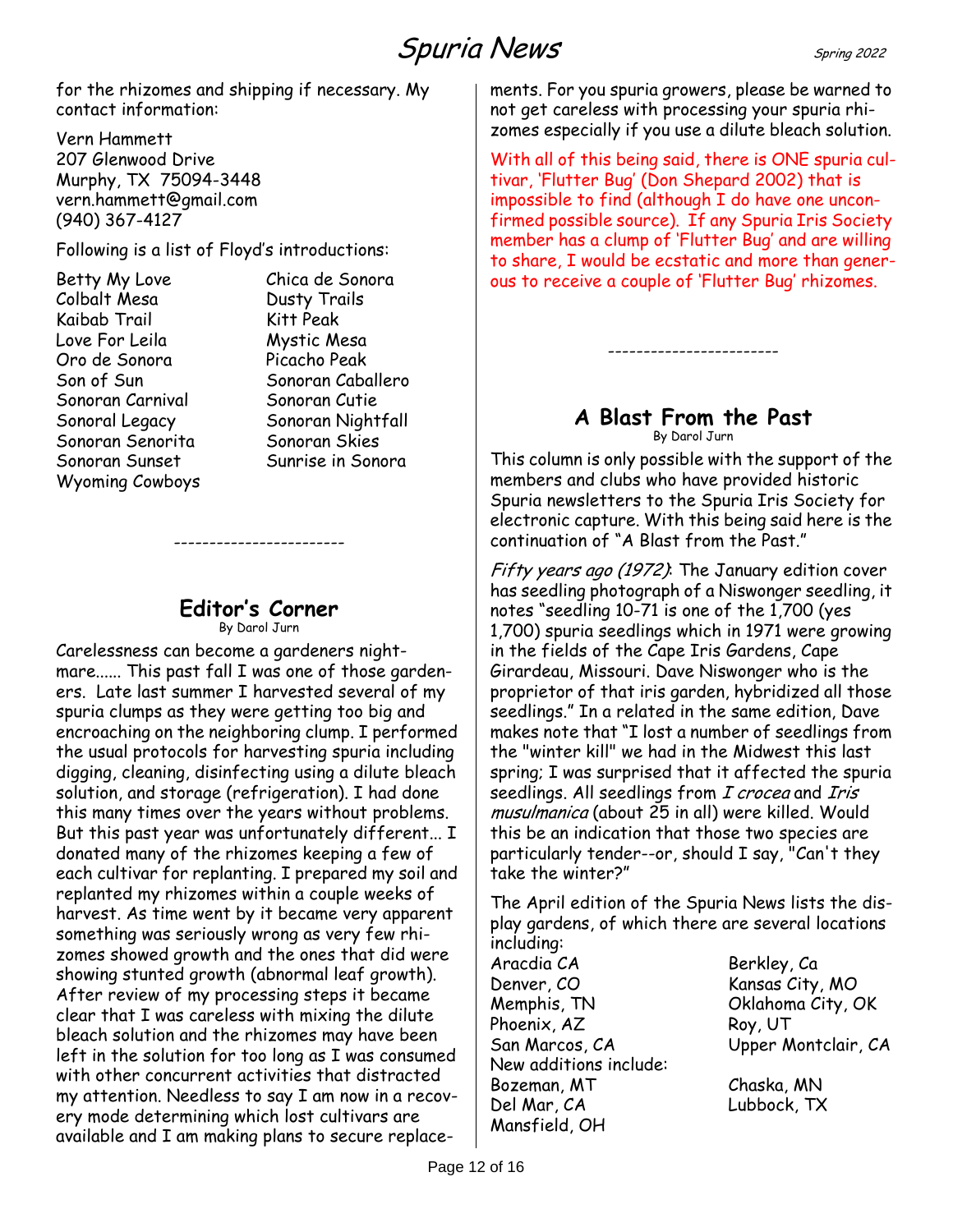# Spuria News Spring 2022

It is worth noting that of these display gardens, two had a very large number of spurias on display, the largest being Cordon Bleu Gardens (located in San Marcos, CA). Their spuria display was more than triple the number or spurias (135) found in most other display gardens. The April edition also includes a small article on several of the display gardens with photos, it may be worth a look, and can be found in the AIS wikw at: https:// wiki.irises.org/Hist/ArchiveSpuriaNews.

Thirty years ago (1992). In the winter edition, an article contributed by Charles Jenkins titled "Spuria Seed Germination", I found this article so compelling that I have reprinted the entire article here, this germination may be well worth a try:

"Several years ago, in a February, I found a number of spuria stalks with seed pods which I had put away and forgotten. I shelled out the seeds, and since they were extremely dry, I thought to soak them a bit before planting them.

I put each cross in a small container of water, and put them up on a high shelf. Then of course, I forgot them again. That is until a week or more later I was reminded of them by the awful smell - they were really fermented! I almost threw them out, but just to see, I rinsed them off and planted them in containers, which were put outside. To my surprise, they came up thick in a month or less, with excellent germination. Usually, I planted the seeds outside in November, and they did not germinate until the second spring.

With no occasion to try it again, I don't know whether this would always work. Perhaps having left the pods on the stalks had some effect. This happened in Oklahoma, where we have plenty of freezing weather in the winter, and very hot summers. But it might be worth trying, to get them up a lot sooner, if one has not planted them in the fall."

Editor note: I found this accidental germination by Charles Jenkins an intriguing possibility. This past summer I had a bumper crop of bee pods, far more than in past years. With the excess seeds I will give it a try.

Ten years ago (2012): On the subject of germination (in the previous paragraph), Brad Kasperek contributed an article that discussed seed germination. In his interesting take he states: "Seed germination has been the bane of my spuria hybridizing and I've tried everything I could think of to improve my results..." Brad goes on to note: "So with this work out of the way I finally decided it might be a good idea to check with Dave Niswonger to see if he could provide any help with my germination problems. Dave told me that the most important factor affecting spuria seed germination was how many soil particles were in direct contact with the seed. Thus he plants his in a seed bed made of loamy soil without any added peat moss or other organic material and gets around 75% germination. Incorporating organic material would reduce germination by reducing the seed to soil contact. Additionally, he said to NEVER POT the seeds up because potting mixes have very poor soil to seed contact."

## **2022 Introductions**

------------------------

<span id="page-12-0"></span>**Missouri Gold Mine** (Jim Hedgecock - 2022) SPU, 36 inches, medium bloom season. Ruffled standards dark red purple with yellow rays from base on inside of petals. Ruffled falls brilliant yellow signals starting deep in the throat, turning into bright yellow rays with red purple lines., 1/8 inch red purple rims. Mild, pleasant fragrance. Lost parentage. Available at Comanche Acres, www.comancheacresiris.com.

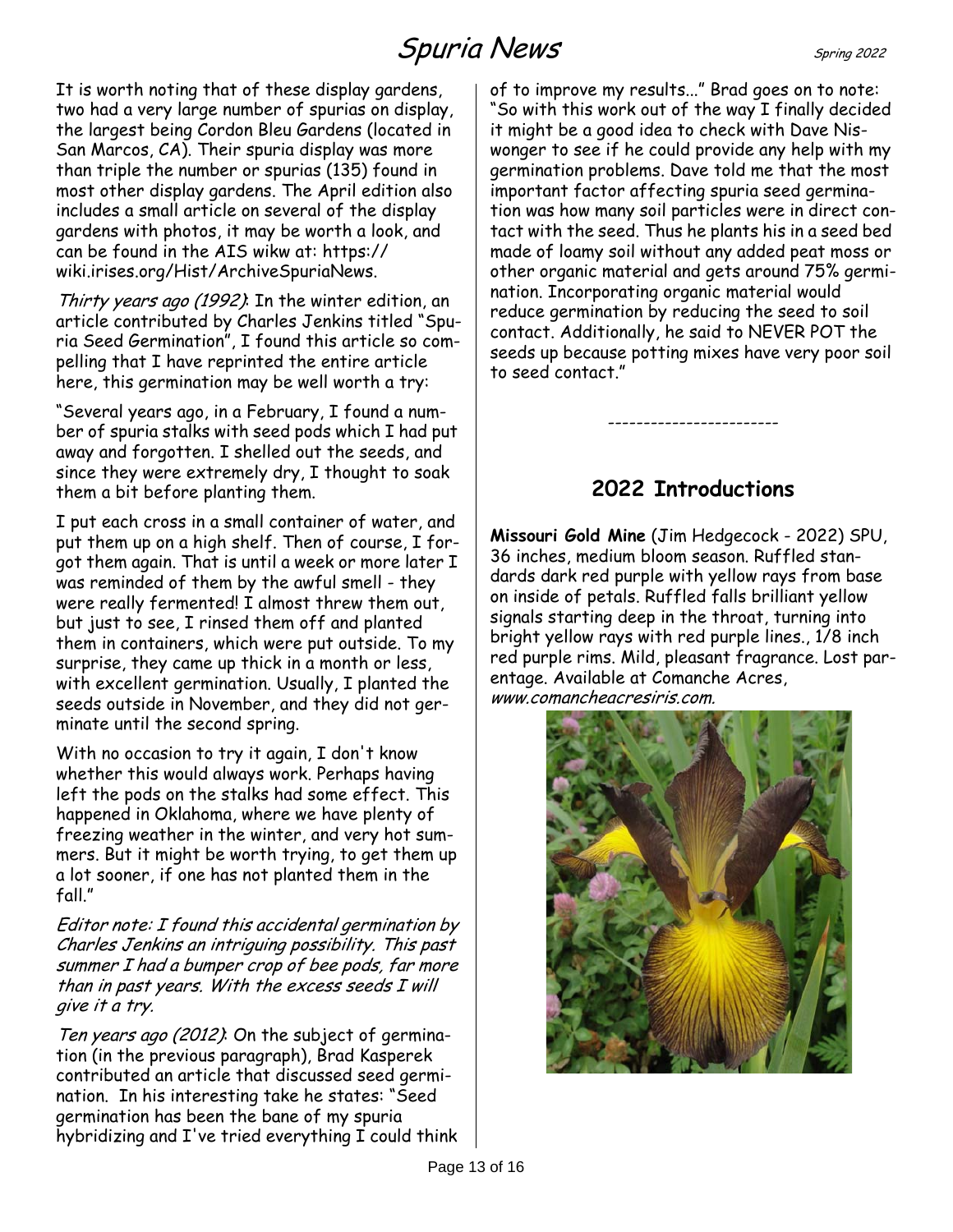**July In Cheyenne** (Jim Hedgecock - 2022) SPU, 34 inches, medium bloom season. Ruffled standards pale lavender pink with lighter edges and center stripe. Style arms yellow ending in pink lavender. Ruffled falls red brown with soft yellow covering most of the petals. Irene Benton X Evening Dress. Available at Comanche Acres, www.comancheacresiris.com.



**Midnight Assassin** (Jim Hedgecock - 2022) SPU, 34 inches, medium bloom season. Ruffled medium purple with dark gold rays at signal area surrounded by darker rays. Lost parentage. Available at Comanche Acres, www.comancheacresiris.com.



**Solar Pinstripes** (Jim Hedgecock - 2022) SPU, 34 inches, medium bloom season. Ruffled standards red brown, faint yellow rays at midribs. Style arms yellow with red brown tips and purple center line. Ruffled falls bright yellow, red brown rays covering entire petal border at petal edges. Ruffled Canary X Unknown. Available at Comanche Acres, www.comancheacresiris.com.



**Simply Enduring** (Nancy Price - 2022) SPU, 42 inches, medium bloom season. Available at Wildwood Gardens via email: gardens@molalla.net.

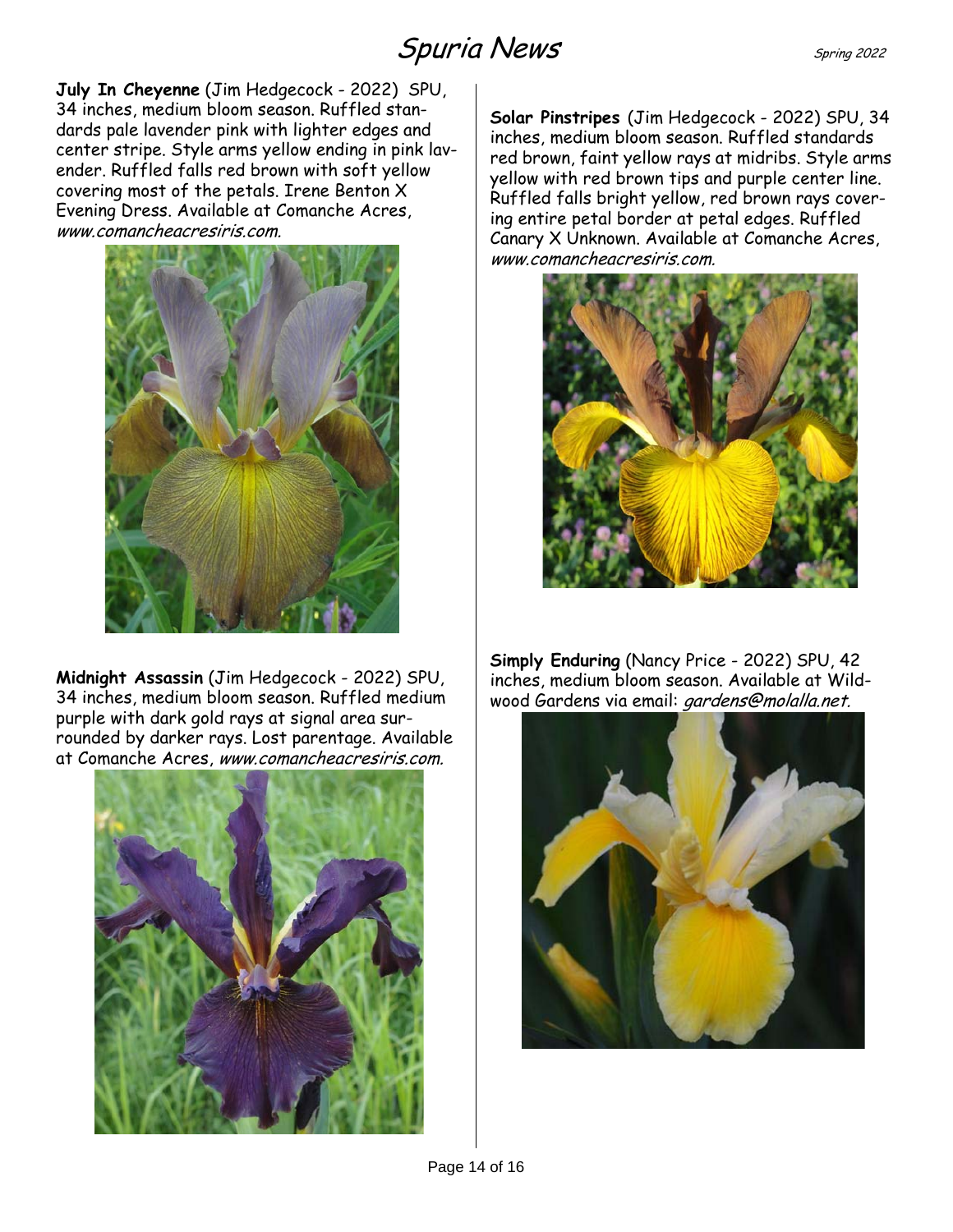**Smile In The Sunshine** (Nancy Price - 2022) SPU, 42 inches, medium bloom season, Available at Wildwood Gardens via email: gardens@molalla.net.



**Nebula Wind** (Anna Cadd - 2020) SPU, 40-41 inches, medium late bloom season. Standards: semi erect deep yellow gold wide standards, falls: wide deep gold yellow wavy falls with darker light orange section in the middle with 4-5 small lines. Huge bloom 6 inches across. Available at Cadds Beehive via email: caddsiris@comcast.net